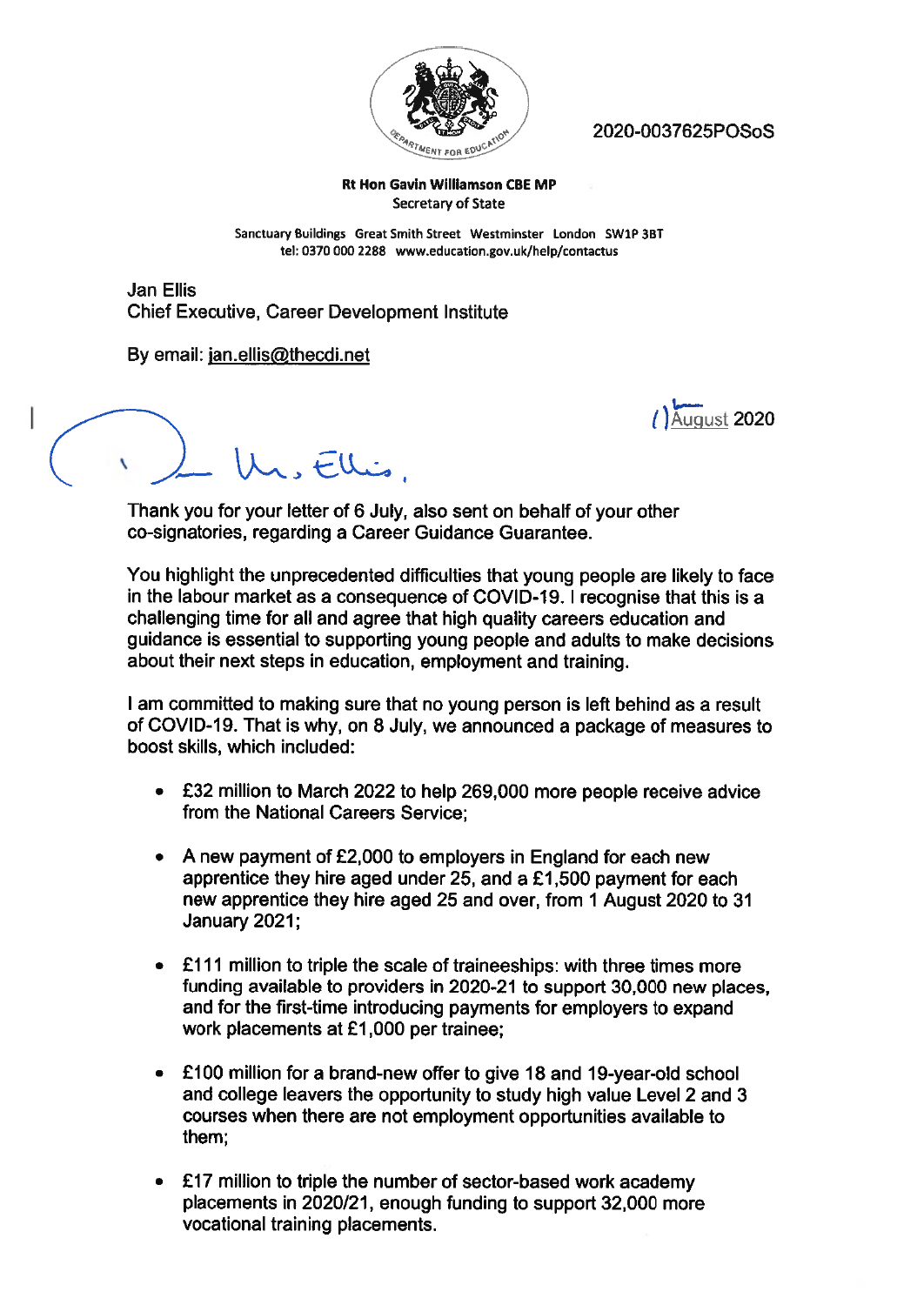Further to the above, we have taken <sup>a</sup> number of important steps to make sure that young people can continue to access the careers support they need while schools are closed.

In line with the Gaisby Benchmarks of Good Career Guidance, schools and colleges are expected to provide <sup>a</sup> personal guidance interview for every student by age <sup>16</sup> and <sup>a</sup> further such interview by age 18. We expect schools and colleges to continue to provide personal guidance interviews and to do so virtually, rather than over the <sup>p</sup>hone, wherever possible.

We introduced additional flexibilities to the National Careers Service contracts, enabling their advisers to offer information, advice and guidance for young people and their parents, with <sup>a</sup> focus on those young people who had their exams cancelled. This additional avenue of suppor<sup>t</sup> is designed to supplement and complement existing local provision for careers education, advice and guidance and is being promoted via local networks and through social media.

Young people aged <sup>13</sup> and over can continue to access impartial careers guidance through the National Careers Service, via the website, web chat or helpline. The Exam Results Helpline will operate from <sup>12</sup> to <sup>28</sup> August to ensure that young people receiving their BTEC, GCSE and A Level results this summer can ge<sup>t</sup> advice from qualified advisers, with ongoing suppor<sup>t</sup> beyond those dates for those who need it. We will pu<sup>t</sup> in <sup>p</sup>lace additional communications to raise awareness of exam results support.

In addition to contact with careers advisers, we think it is important that young people continue to have access to <sup>a</sup> wide range of careers activities. Through The Careers & Enterprise Company (CEC), we are supporting schools and colleges to deliver virtual careers activities to students and continue to highlight the best online careers learning resources available. This includes working with CEC's employer and provider networks to adapt their activity and support the delivery of alternative programmes with best practice and guidance.

We have also been supporting young people on the cusp of transitions. The CEC have created <sup>a</sup> 'Work It' series of video career talks by young people for young people aimed at Year 11 and 13. 35,000 media views of the videos have taken place so far. The 'Work It' series can be viewed online at: tinyurl.com/Y7DM7W69.

The CEC partnered with Oak National Academy, National Careers Service and Learn Live to facilitate strong employer engagement as par<sup>t</sup> of 'My Week of Work' from 8 to 12 June. Further information on this is available at: tinyurl.com/YCAWRC3W. There were over 84,000 students and 750 schools who registered for interactive sessions with leading employers. <sup>A</sup> national online event will take <sup>p</sup>lace in early August, with input from Learn Live and National Careers Service advisers, aimed at supporting young people aged 15-19 during the next steps of their career journey.

We will keep this package of suppor<sup>t</sup> under review and assess its impact.